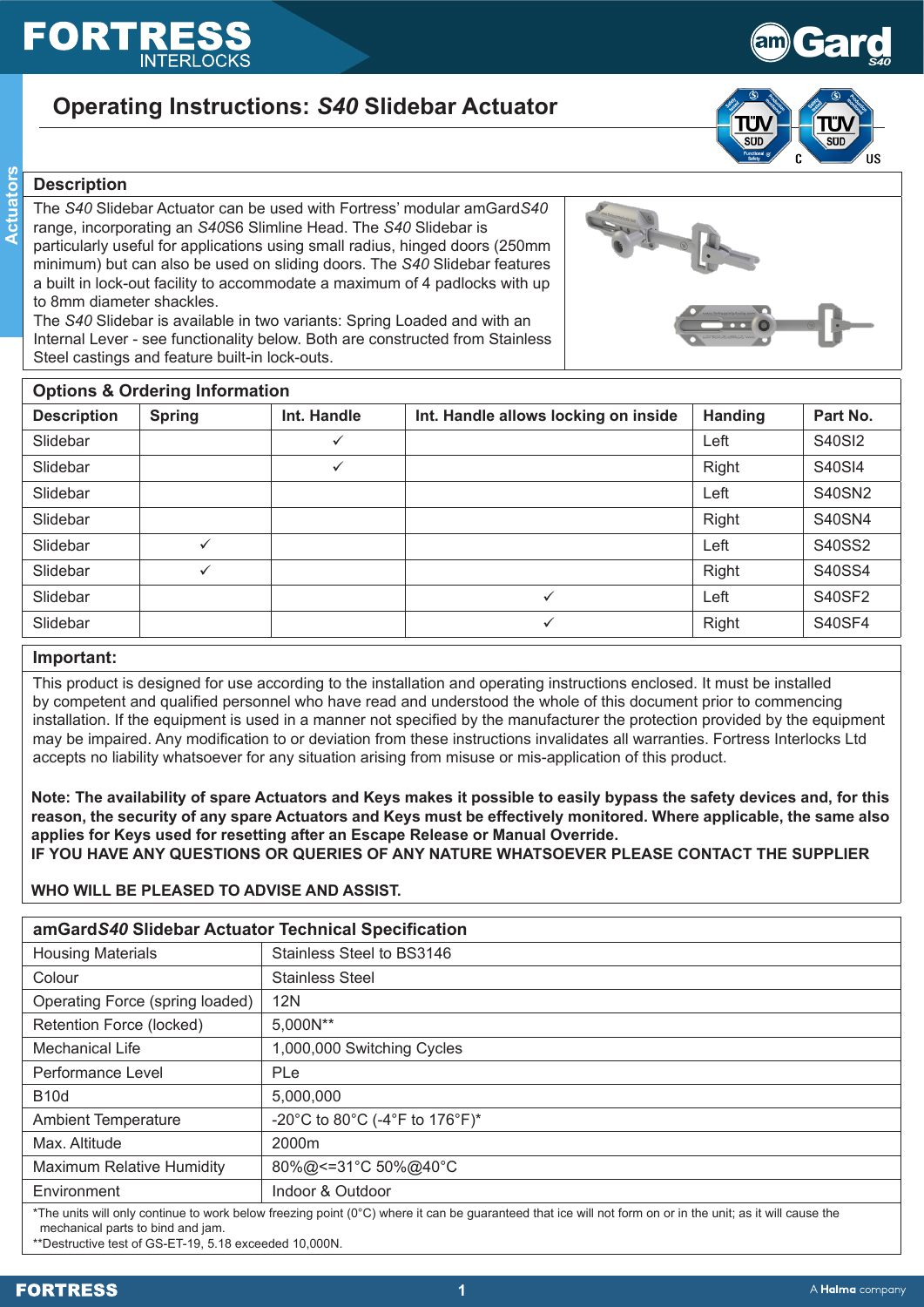| amGardS40 Slidebar Actuator Safety Functions |                                      |              | ' Part No. |              |  |
|----------------------------------------------|--------------------------------------|--------------|------------|--------------|--|
| <b>Safety Function 1</b>                     | Provides link from interlock to door | <b>S40SI</b> | S40SN      | <b>S40SS</b> |  |
| Safety Function 2                            | Internal handle allows escape        | S40SF        |            |              |  |

## **Functionality**

#### **Spring Loaded Slidebars**

The spring loaded slidebar is intended to be operated from outside the guarded area. When the machine is in operation the guard is closed and the slidebar is extended so that the tongue is in the auto head.

To gain access retract the slidebar by pulling the knob against the pressure of the spring until the knob drops into the wider slot. Padlocks may be fitted to the holes in the end of the slidebar to provide a lock-out facility. The slidebar is then held in the retracted position.

#### **To restart the machine**

Lift the knobcasting and drive the slidebar towards the *S40* AT Slimline head so that the tongue can re-enter.

# **Internal Lever Slidebars**

The internal lever of the *S40* SI or *S40* SF slidebars can be operated from inside the guarded area but must only be used with an *S40* AT Head and *S40* Stop without any safety or access key adaptors (EK/SK/AK) or with an *S40* AT Head and IR escape release adaptor.

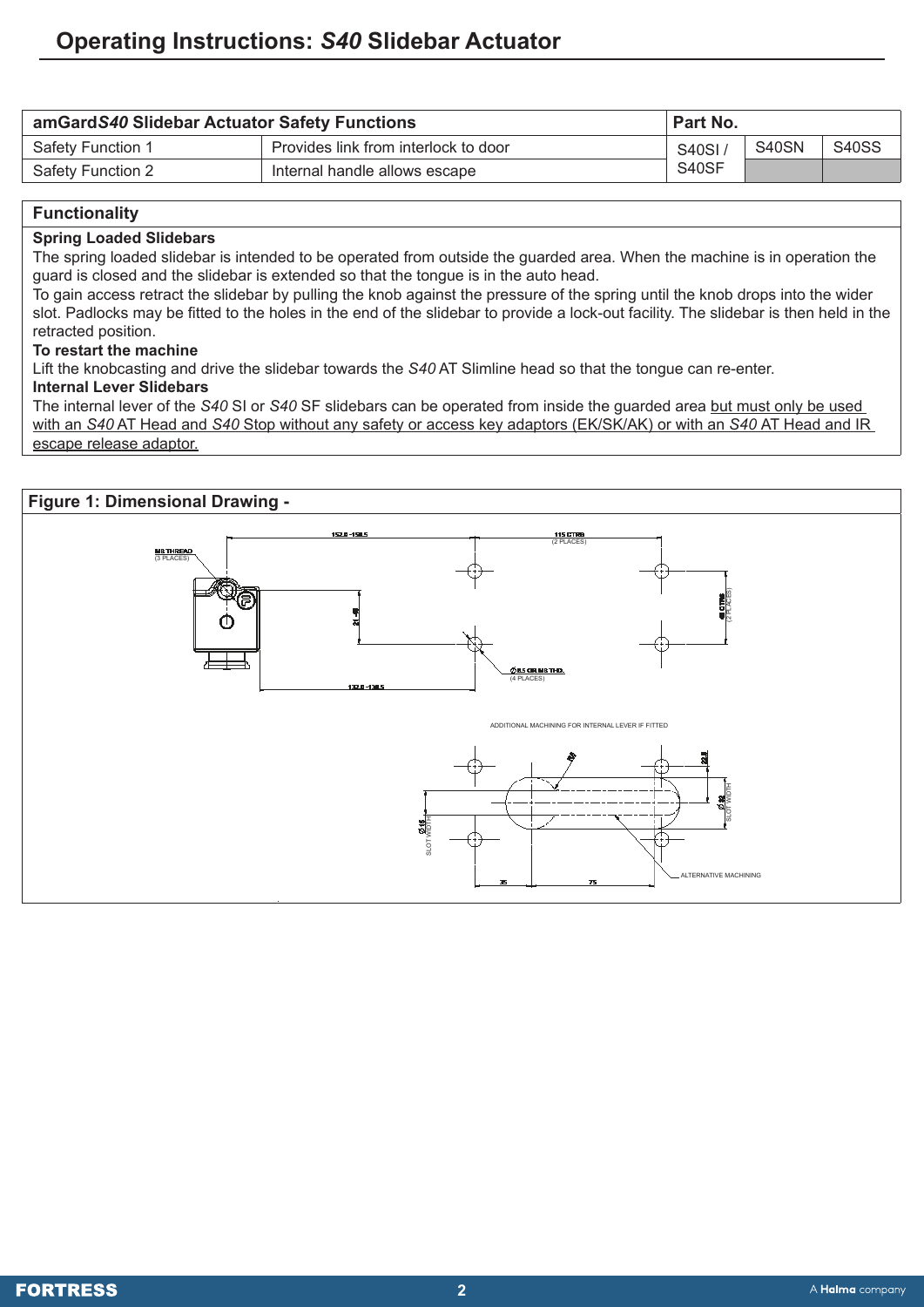